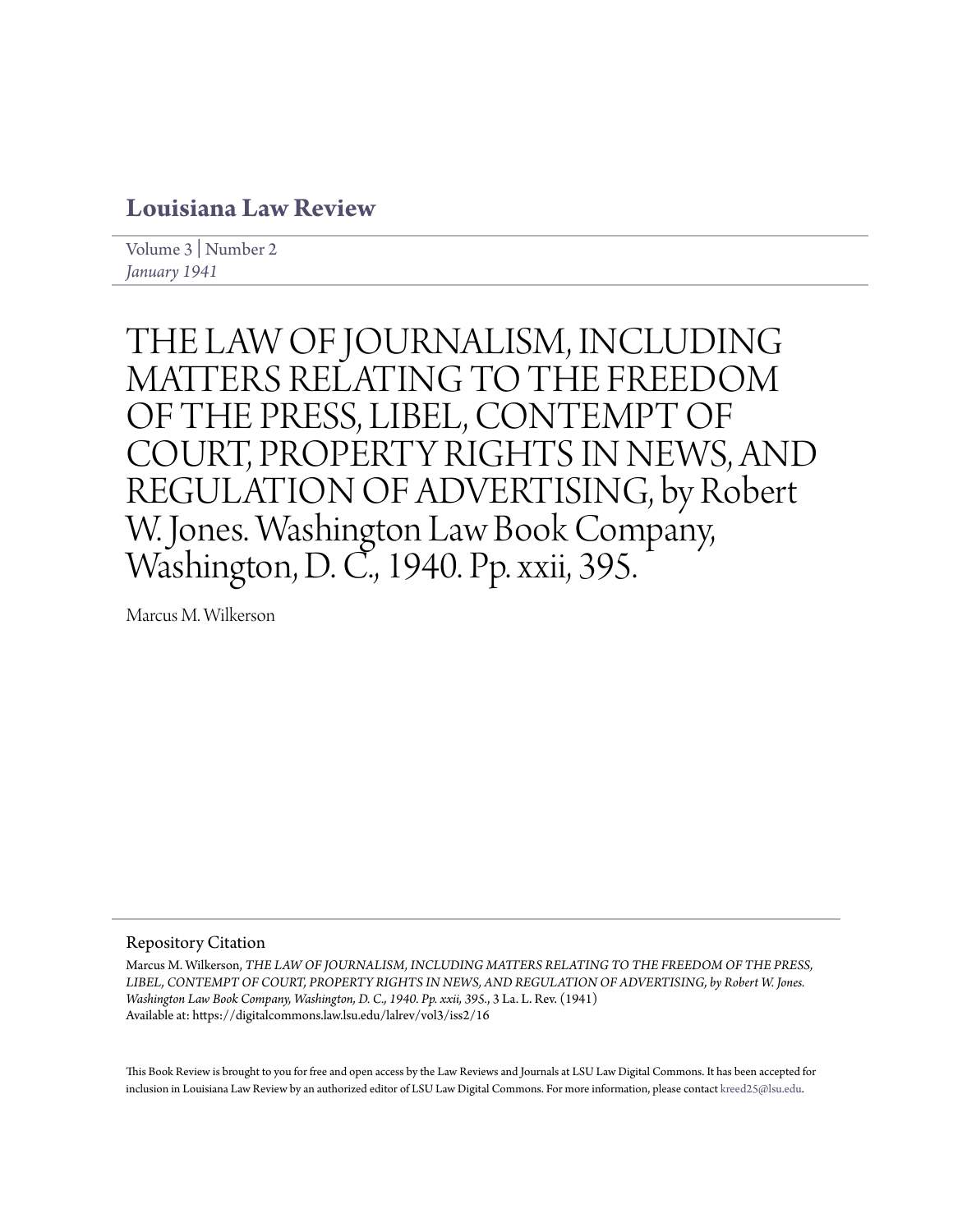clusion. It should be pointed out as well that Deiser edited but one of the Richard II Year Books, that though Bracton's name has been Englished Staunforde's has not, that the correct form of the place name in Appendix C is Bermondsey.

**S. E.** THORNE\*

THE LAW OF JOURNALISM, INCLUDING MATTERS RELATING TO THE FREEDOM OF THE PRESS, LIBEL, **CONTEMPT** OF COURT, PROPERTY RIGHTS IN **NEWS, AND** REGULATION OF ADVERTISING, by Robert W. Jones. Washington Law Book Company, Washington, **D. C.,** 1940. **Pp.** xxii, **395.**

This book is apparently designed as a textbook for courses in journalism schools and for practicing journalists who may need a reference work on laws pertaining to the press, though it will also be found useful **by** the attorney, particularly because of the new light it throws on recent developments and trends in the journalistic field. The author is professor of journalism at the University of Washington, a member of the Missouri bar, and a former newspaper reporter and editor. Therefore, he writes from the point of view of the trained attorney as well as teacher and experienced newspaper man.

The volume consists of eleven chapters as follows: "Freedom of The Press," "Characteristics of Libel," "Defenses to Libel," "Interpretation of Libel," "Contempt of Court," "The Right of Privacy," "Blasphemous Publications," "Property Rights in News," "Copyright Matter and Its Use," "Legal Advertising," and "Regulation of Advertising." An Appendix gives useful information, and there is a complete Index but no table of cases.

It is unfortunate that the first chapter of any book should be the weakest, but this is true of Professor Jones's volume as his discussion of freedom of the press leaves much to be desired. Writers on press freedom weaken their positions when they become defensive concerning the rights of the press and attempt to refute charges leveled against the newspaper **by** extolling the United States press in comparison with the controlled press of totalitarian countries. When an author gives quotation after quotation to disprove charges made against newspapers of the United

<sup>\*</sup> **Associate Professor of Law and Law Librarian, Northwestern University.**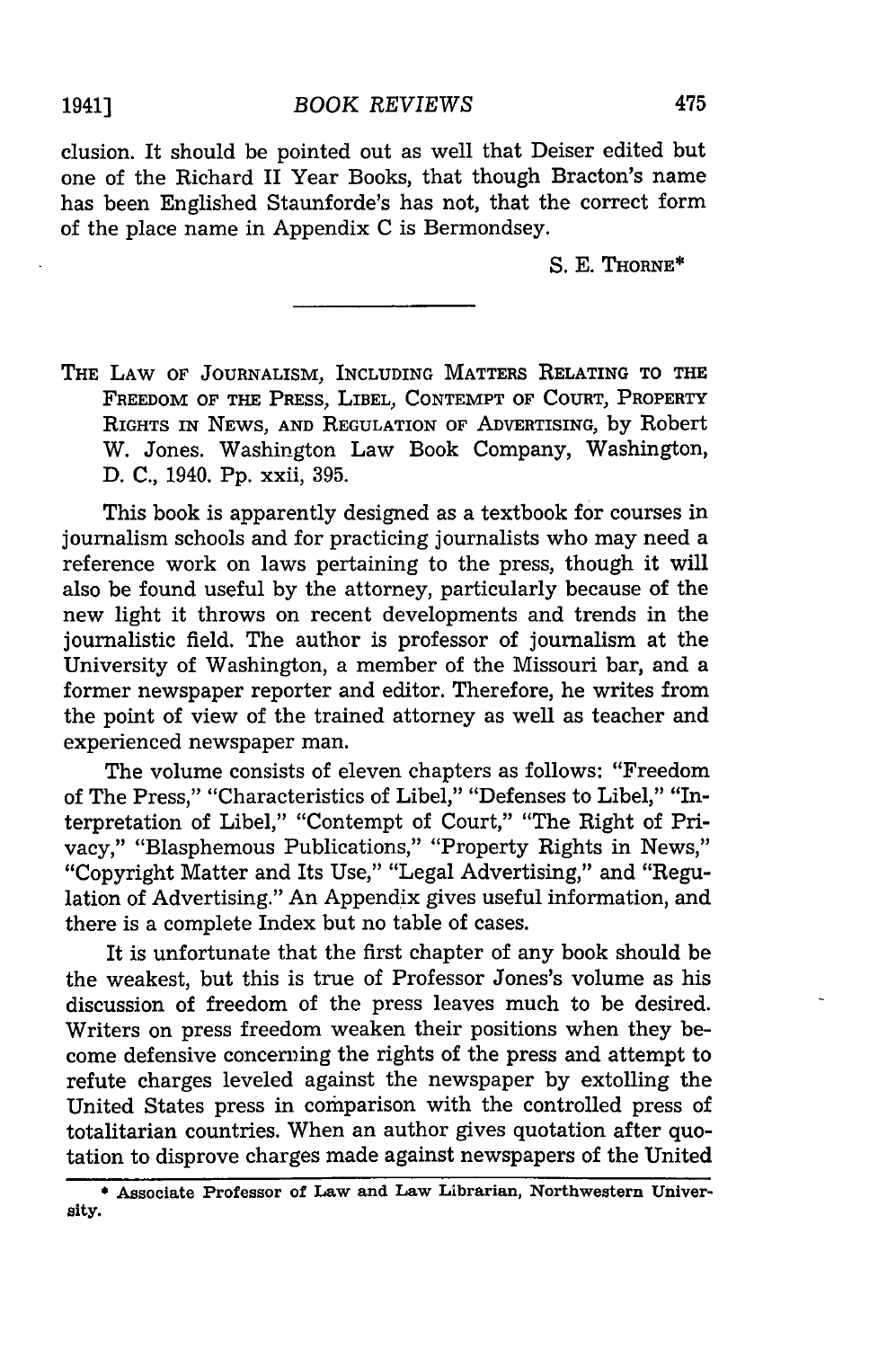States without presenting freedom of the press in its broadest aspects, he can hardly be said to be treating the discussion objectively. One of the gravest menaces to freedom of the press, as the late Dr. Willard G. Bleyer stated in a speech before the American Association of Schools and Departments of Journalism, is not so much governmental restriction as it is the threat of restriction exercised in monopolistic control.

In his treatment of freedom of the press, the author gives a thorough analysis of the celebrated Minnesota "Gag Law" but fails even to mention the well-known case of *Grosjean v. American Press Company1* which also represents a definite milestone in the struggle for freedom of the press.

Professor Jones is treading on surer ground when he enters into a discussion of libel, to which three excellent chapters are devoted. His interpretations are clearly presented, and the journalist should have no difficulty in understanding what constitutes libel, how to avoid it, and what to do to mitigate damages.

The author's thorough treatment of "Contempt of Court" is especially timely and significant, for no aspect of the law of journalism has come in for more discussion in recent years by both the press and members of the legal profession. That judges possess considerable power in the contempt of court weapon, frequently exercised arbitrarily, is undeniable and the conflict between the rights of the court to maintain the free and unimpeded administration of justice and the rights of the press to report trials without restriction has grown more serious as photography, radio broadcasting, and other developments in the gathering and disseminating of news have come to play an important part in journalism. One of the chief criticisms of contempt charges is that the judge in whose court the alleged offense was committed becomes both the judge and the jury in a trial of the charges; and, since he is frequently the offended party, it is difficult, if not impossible, for the offender to obtain justice. As a possible remedy, the author refers to the provision in the "anti-injunction" law which, upon demand of the defendant, would require a federal judge to recuse himself where the alleged contempt occurred elsewhere than in the presence of his court; and he also mentions the fact that three states-Indiana, Illinois, and Michigan-have removed the objections to "trial for contempt" by enacting legisla-

**<sup>1. 297</sup> U.S. 233, 56 S. Ct. 444, 80 L. Ed. 660 (1936).**